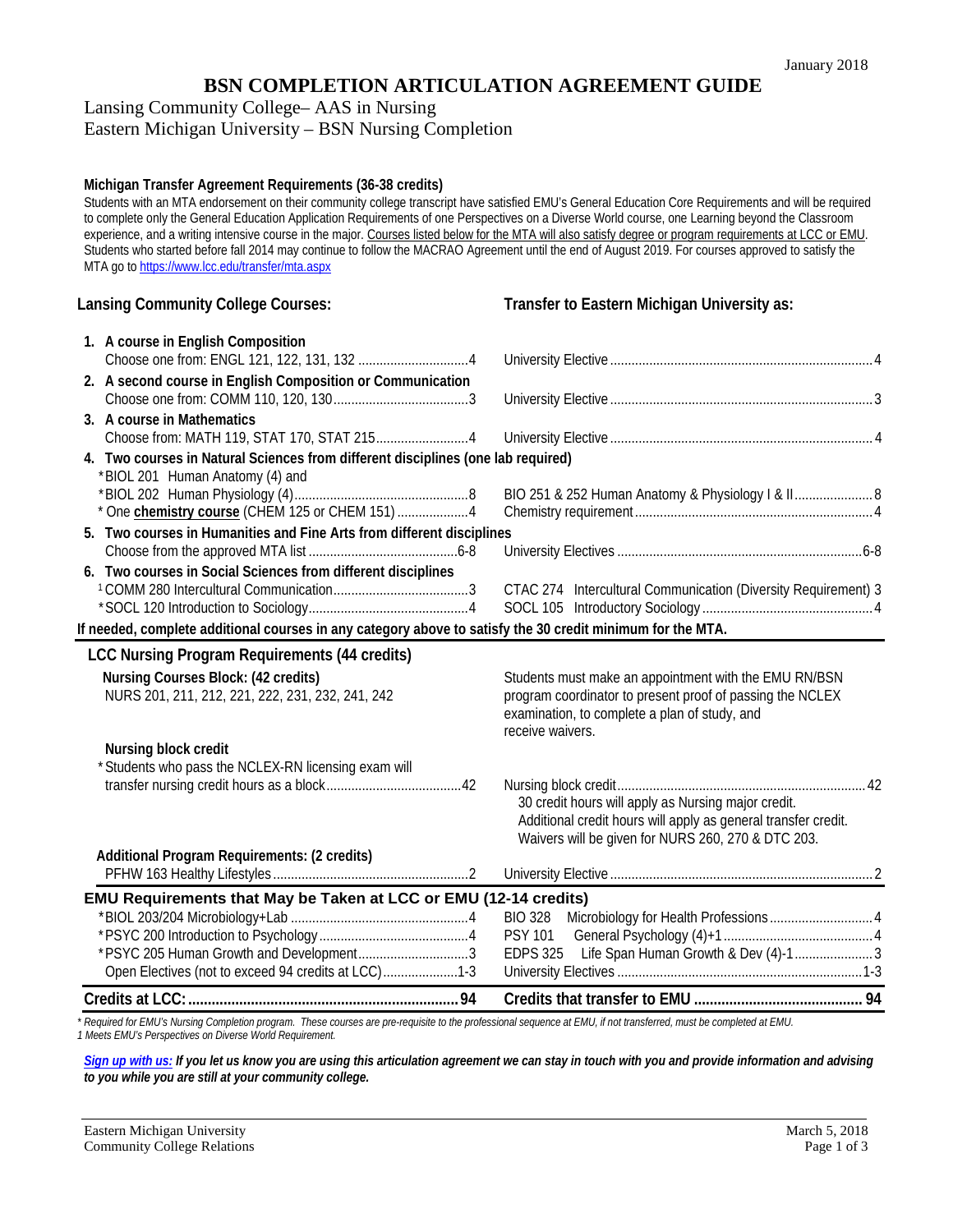# **BSN COMPLETION ARTICULATION AGREEMENT GUIDE**

Lansing Community College– AAS in Nursing Eastern Michigan University – BSN Nursing Completion

# **Completion of the Nursing Program at EMU**

## **Major Requirements (30 credits)**

| <b>NURS 221</b> |                                                                     |  |
|-----------------|---------------------------------------------------------------------|--|
| <b>NURS 265</b> | R.N. Essentials of Prof Nursing Practice  3                         |  |
| <b>NURS 300</b> | Reading & Writing in Nursing Studies 3                              |  |
|                 | <sup>1</sup> NURS 365W RN Essentials of Prof Nursing Practice  3    |  |
| <b>NURS 374</b> | Nursing Research Concepts for Practice 3                            |  |
|                 | NURS 453 Community-based Nursing for RNs 3                          |  |
| NURS 465        | R.N. Essentials of Prof Nursing Practice  3                         |  |
|                 | <sup>2</sup> NURS 483L4 RN to BSN Population Focused Capstone Exp 3 |  |
|                 |                                                                     |  |
|                 | <b>Consult Nursing Completion Advisor for suggested courses</b>     |  |
|                 |                                                                     |  |

**Note:** If sufficient credits hours are not transferred, additional credits must be completed at EMU to satisfy the minimum of 124 credit hours required to graduate.

The Nursing Completion Program is offered on-line. Contact the BSN Completion program coordinator for more information.

## **Sample Sequence for completing the program:**

All coursework for this degree must be completed within six years of taking the first 200 level NURS course at EMU.

| Semester 1                                                                                                             | (6 credits) |
|------------------------------------------------------------------------------------------------------------------------|-------------|
| NURS 300 Reading and Writing in Nursing Studies3                                                                       |             |
| Semester 2<br>NURS 265 R.N. Essentials of Prof Nursing Practice 3                                                      | (6 credits) |
| Semester 3<br>NURS 374 Nursing Research Concepts for Practice 3<br>NURS 365W R.N. Essentials of Prof Nursing Practice3 | (6 credits) |
| *Semester 4<br>NURS 465 R.N. Essentials of Prof Nursing Practice 3                                                     | (6 credits) |
| *Semester 5<br>NURS 453 Community-based Nursing for RNs 3<br>NURS 483L4 RN to BSN Population Focused Capstone Exp3     | (6 credits) |

*<sup>1</sup> Satisfies EMU's Writing Intensive requirement.*

*<sup>2</sup> Satisfies EMU's Learning Beyond the Classroom requirement.*